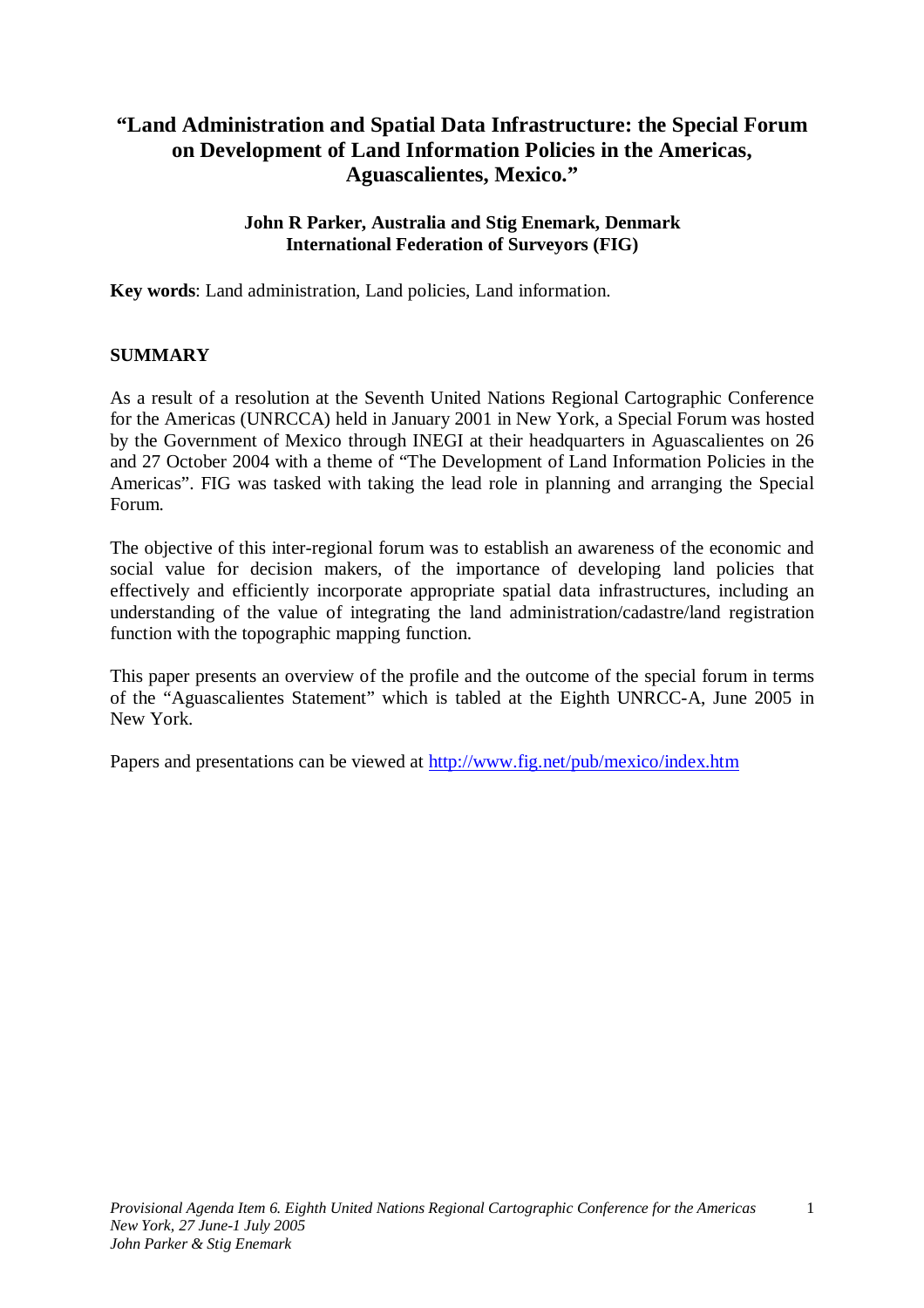# **"Land Administration and Spatial Data Infrastructure: the Special Forum on Development of Land Information Policies in the Americas, Aguascalientes, Mexico."**

## **John R Parker, Australia and Stig Enemark, Denmark International Federation of Surveyors (FIG)**

## **1. Introduction**

It is with great pleasure to report on the implementation of Resolution No. 5 (see Appendix 1) recommended at the Seventh United Nations Regional Cartographic Conference for the Americas held in New York in January 2001 and adopted by the Economic and Social Council in July 2001. The formal report of the Special Forum, known as the "Aguascalientes Statement" is tabled for the information of the conference.

## **2. Background**

There are difficulties being faced by many United Nations member States in designing appropriate spatial data infrastructures to support effective land administration, and in integrating cadastral and topographic spatial data, especially in digital form. There is a need to improve capacity to design, build and manage land administration systems, which incorporate appropriate spatial data infrastructures.

Member States need assistance to develop appropriate institutional, legal and technical processes to integrate land administration and topographic mapping programs within the context of a wider national strategy for spatial data infrastructure.

It is important that governments develop land policies that effectively and efficiently incorporate appropriate spatial data infrastructures due to the economic and social value that results from integrating the land administration/cadastre/land registration function with the topographic mapping function.

In many cases there is a lack of understanding of the important role spatial information plays in land administration projects, particularly in developing countries.

The objective of the Special Forum was:

- To establish an awareness of the economic and social value for decision makers, of the importance of developing land policies that effectively and efficiently incorporate appropriate spatial data infrastructures; and
- To ensure there is an understanding of the value of integrating the land administration/cadastre/land registration function with the topographic mapping function.

To achieve these objectives the following strategies were adopted:

• Recognizing Spatial Data Infrastructures as a key tool to provide that integration; the Special Forum was structured to attract participants from these functions in each country, ideally one Government Minister and one senior bureaucrat decision maker from each functional area.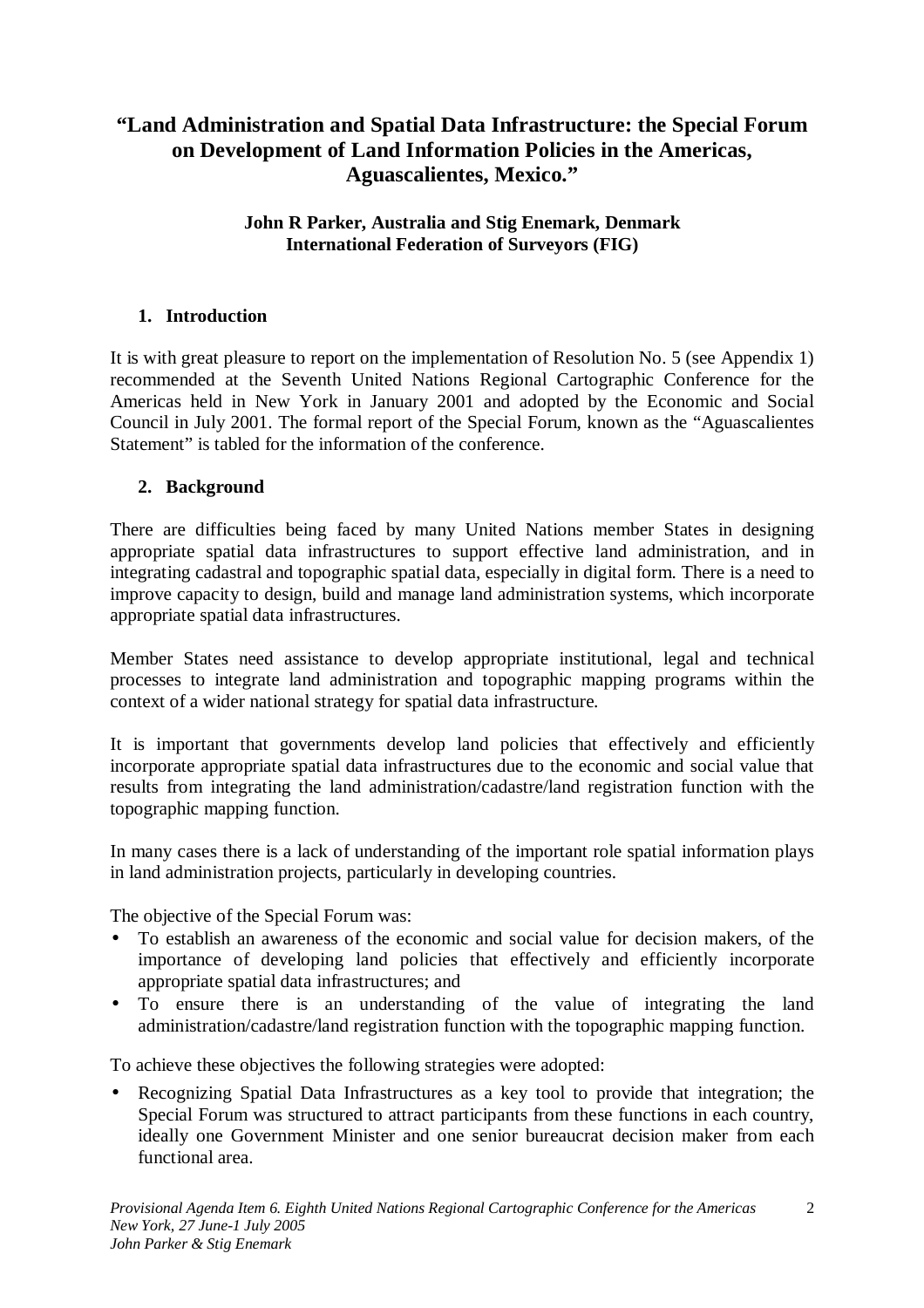- To enable this understanding, the Special Forum presented keynote papers and case studies of different functional models to illustrate/prove the value of such an integrated approach, and case studies presenting the current situation in some of the American countries;
- The Special Forum also addressed the need for capacity building through appropriate educational programs in this area; and
- Based on these presentations the Special Forum was able to provide the base elements for developing a national policy in this area.

The International Federation of Surveyors (FIG) was tasked with taking the lead role in organizing the Special Forum with support from the United Nations Statistics Division, Department of Economic and Social Affairs, and the Permanent Committee on Spatial Data Infrastructures for the Americas (PC IDEA) and was hosted by the National Institute of Statistics, Geography and Informatics (INEGI). The Special Forum was held on the 26 and 27 October, 2004 in Aguascalientes, Mexico, the home of INEGI.

Invitations to attend were issued by the United Nations to Ministers of Government who have responsibility for the above functions, or their senior managers who have a policy responsibility. About 60 delegates from 18 countries together with representatives from the United Nations, FIG, PC IDEA, World Bank, and the Pan American Institute of Geography and History (PAIGH) attended the forum.

A key issue which took some time to resolve was funding and was the reason the forum was not held prior to October 2004. It is therefore gratefully acknowledged the support and funding provided by the Canadian Government through Natural Resources Canada, the United States of America Government through USGS/FGDC and USAID, the World Bank through the Danish Trust Fund, and PAIGH. It should be noted that the issue of funding should be resolved at the time any future recommended resolution is being developed.

A representative of Mexico's President Fox formally opened the Special Forum. The program (See Appendix 2) consisted of four key-note presentations followed by three case studies from various regions of the world, and four case studies from Latin American countries. The case studies followed a common format in order to ensure consistency and contextual focus. All papers were prepared following personal invitation in order to ensure consistency with the special forum profile. Sessions were allocated to discussions of the case studies and for short presentations and discussions on the challenges facing the Americas with respect to the theme of the forum. These provided the opportunity for those attending to either comment on a presentation or provide some insight into the situation within their own country. The full papers and the PowerPoint presentations are available in English and Spanish on the FIG website at http://www.FIG.net/pub/mexico.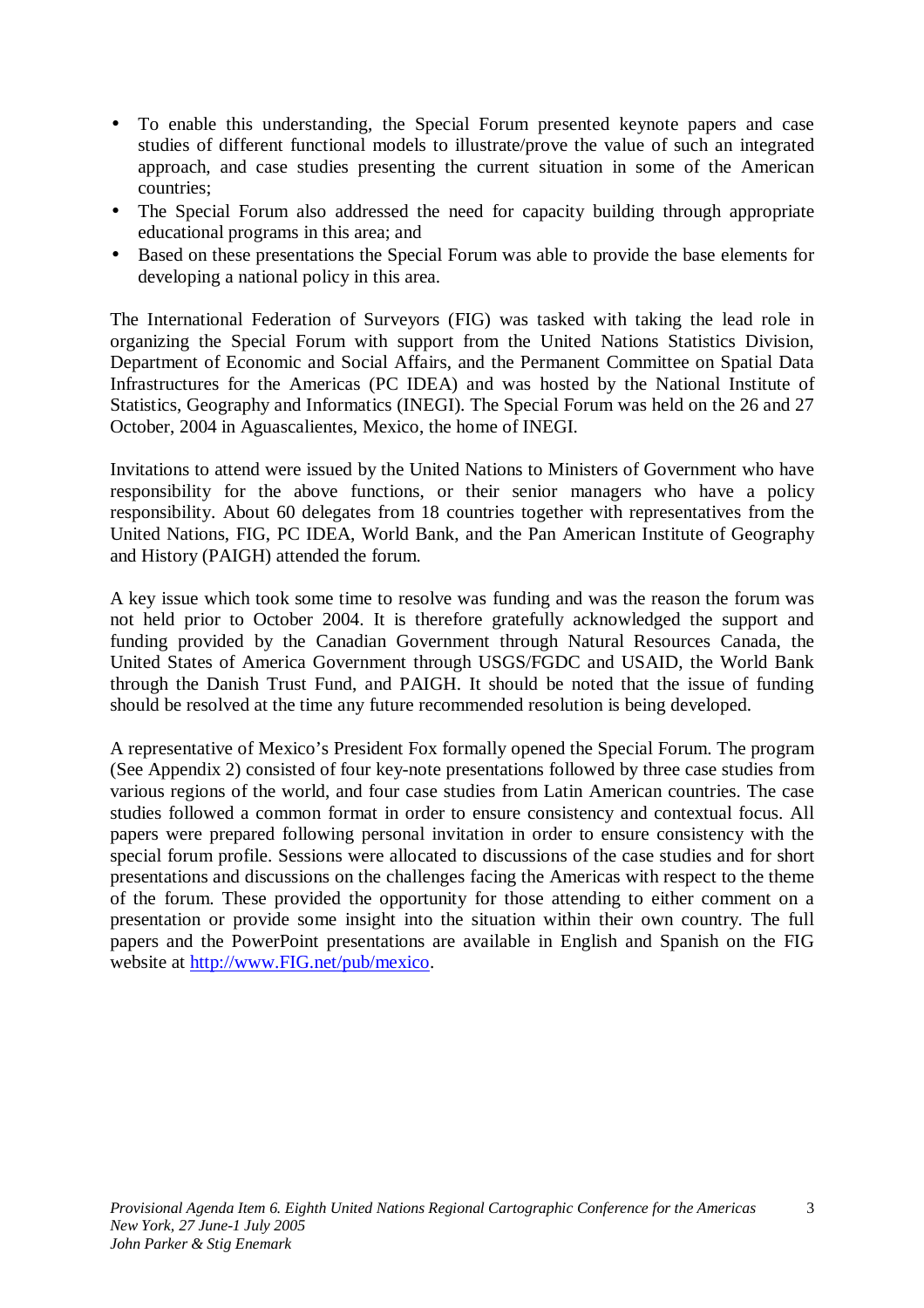## **3. The Aguascalientes Statement**

Following the Special Forum the **"Aguascalientes Statement"** was developed as follows: *"The Special Forum strongly endorses the need for Latin American and Caribbean countries to:* 

- *Foster modern land policies and associated spatial data infrastructures so as to better support social, economic and environmental sustainability.*
- *Determine policies and programs for educational, professional, and institutional capacity building that will ensure the development of appropriate land administration systems and associated spatial data infrastructure.*
- **Develop appropriate institutional, legal and technical processes to integrate in administration, cadastre and land registration functions with land administration, cadastre and land registration functions with** *topographic mapping programs within the context of a wider national strategy for spatial data infrastructure (SDI).*

Set out below is a summary of the key elements discussed at the Special Forum which are further expanded in the published report.

## **4. Focus on Land Management**

Land Management is a very complex and interdisciplinary concept that includes a mix of technical, natural, and social sciences. Land management can be described as the processes by which the resources of land are put into good effect. It is about land policies, land rights, property economics, land-use control, regulation, implementation, and development. Land management encompasses all those activities associated with the management of land as an asset and a resource to achieve sustainable development.

Within the country context, the land management activities may be described by the three components: Land Policies, Land Information Infrastructures, and Land Administration Functions in support of Sustainable Development.

A modern land administration system acts within the environment of adopted land policies that fulfill political objectives with regard to land issues. It also acts within an institutional framework that imposes mandates and responsibilities on the various agencies and organizations. Basically such systems are embedded in the historical, cultural and judicial setting of the individual country. However, in spite of the different origins the systems seem to merge into a global model serving some basic societal needs. Such a global model is shown in the diagram below.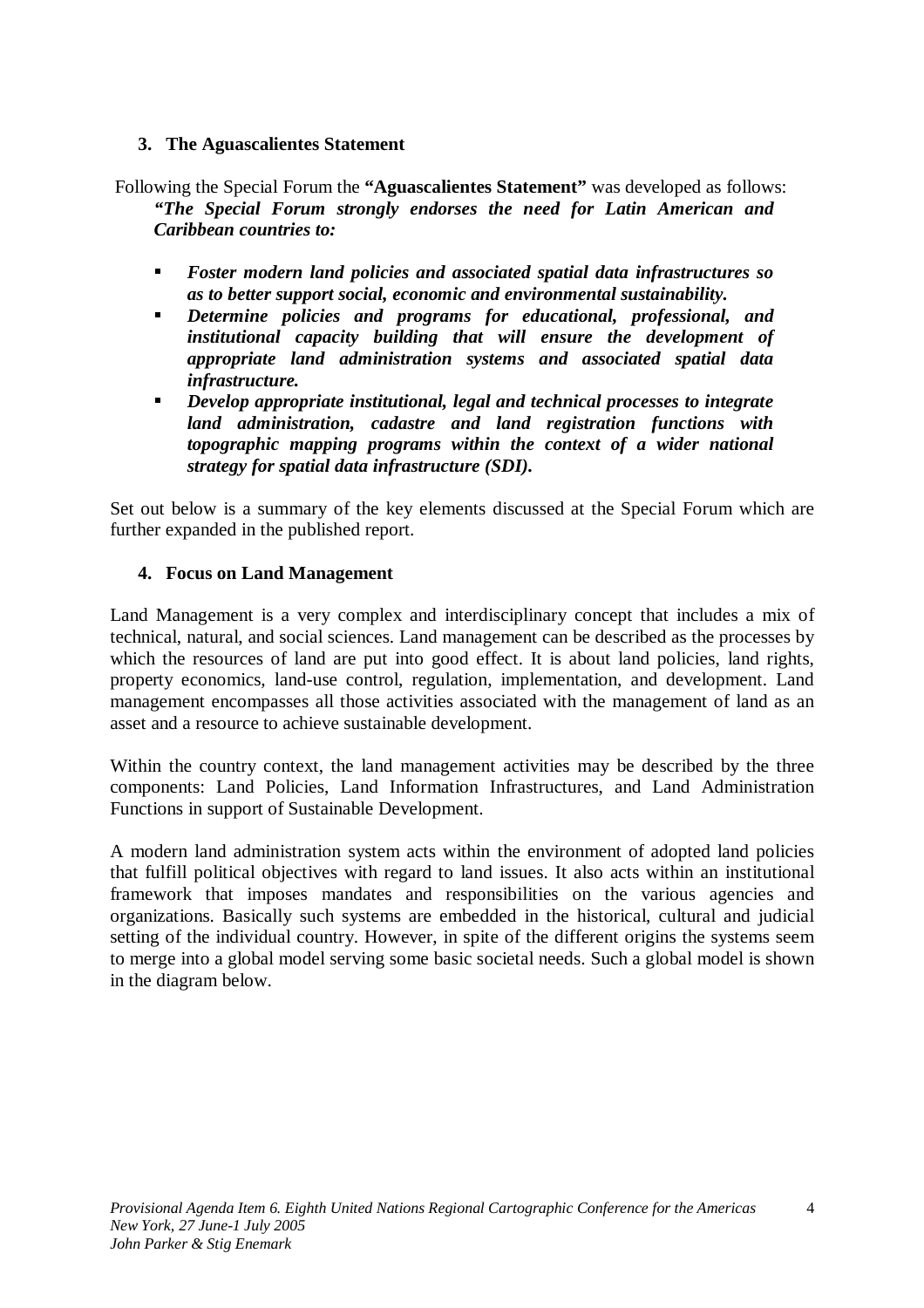

A Global Land Management Perspective. Stig Enemark, April 2004.

The operational component of the land management paradigm is the range of land administration functions that ensure proper management of rights, restrictions and responsibilities in relation to property, land and natural resources.

These functions include the areas of land tenure (securing and transferring rights in land); land value (valuation and taxation of land and properties); land-use (planning and control of the use of land and natural resources); and land development (utilities, infrastructure, construction planning, permits, and implementation).

The land administration functions are based on and are facilitated by appropriate land information infrastructures that include cadastral and topographic datasets and provide access to complete and up-to-date information of the built and natural environment. The information on land and properties permeates through the overall system and provides the basic infrastructure for running the administrative systems within the four interrelated areas.

The land information area should be organized to combine the cadastral and topographic data and thereby linking the built environment (including the legal land rights) with the natural environment (including environmental and natural resource issues). Land information should be organized as a spatial data infrastructure at national, regional and local level based on relevant policies for data sharing, cost recovery, access to data, standards, etc. It is generally recognized that about 70 per cent of all government information is geospatially based.

Sound land management is the operational processes of implementing land policies in a comprehensive and sustainable way. In many countries, however, there is a tendency to separate land tenure rights from land-use rights. There is no effective institutional mechanism for linking planning and land-use controls with land values and the operation of the land market. The problems are often compounded by poor administrative and management procedures that fail to deliver the services that are needed. Investment in new technology will only go a small way towards solving a much deeper problem, which is the failure to treat land and its resources as a coherent whole.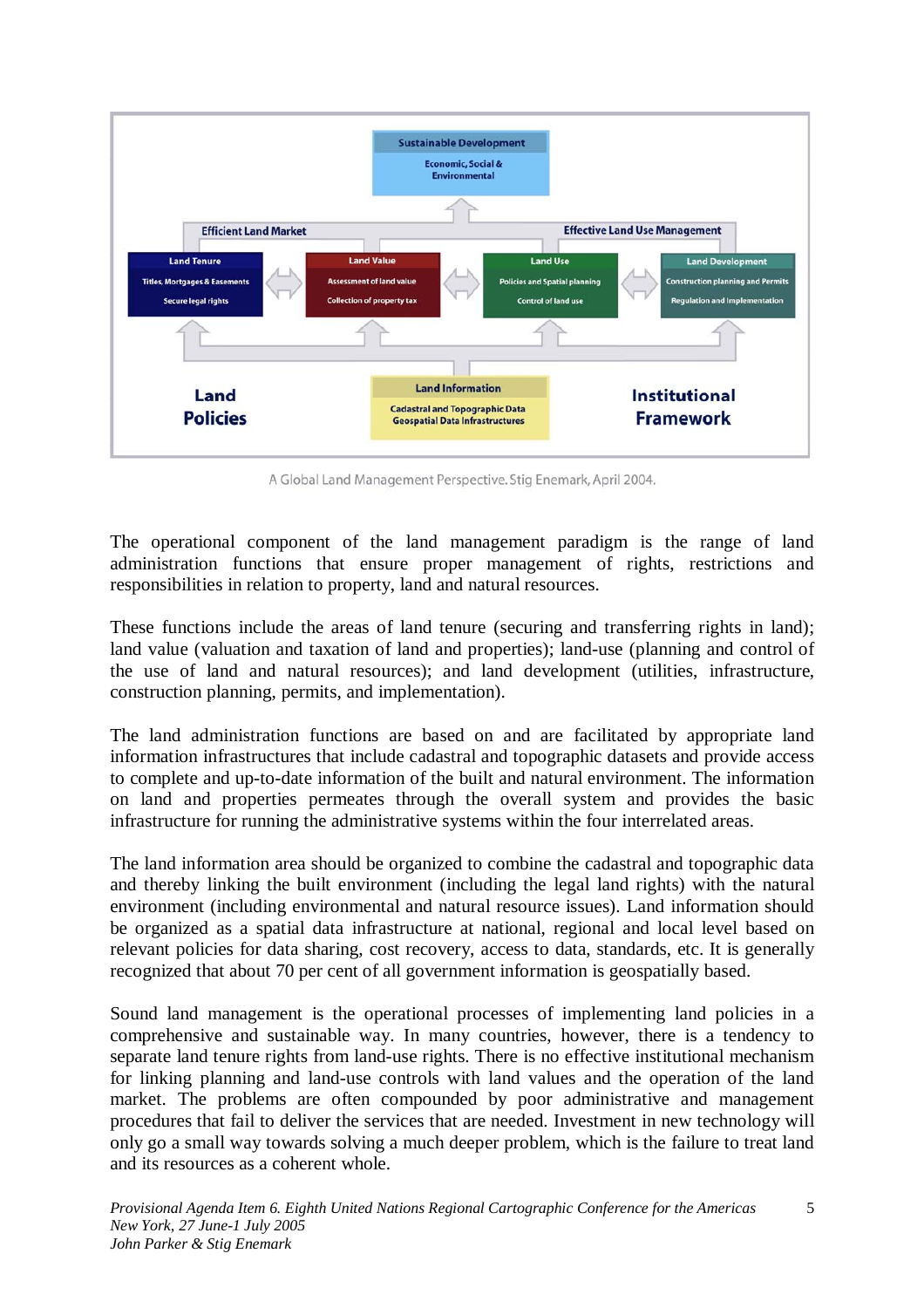# **5. Facing the Challenges**

Good land management will help promote economic and social development in both urban and rural areas. For developing and transition countries, land reform policies are key components in achieving these goals. The challenges in this regard relate to educational, professional, and institutional issues.

With few University programs in Land Management, the Latin American and Caribbean region is lacking experts to support systems of sustainable land administration infrastructures. There is a need to develop comprehensive University programs with a broader profile than a technical focus. And there is need to share efforts and information between educational institutions in order to serve the basic land administration needs in the region. Donors such as the World Bank and other aid agencies where they are building land administration systems should include the educational component to ensure long term sustainability.

In many Latin American and Caribbean countries there is a need to establish professional associations that can set standards, enforce professional development, and interact with sister associations within the region and world wide through international NGO´s such as FIG. This will increase awareness about regional and global opportunities for technological development and transfer, institutional strengthening, and the exchange of managerial and SDI experiences.

With regard to institutional arrangements it is understood that one model will not fit all countries. In spite of sharing much the same geography and history, the Latin American and Caribbean region shows diverse approaches to land information and land registration systems, as well as to the building of spatial data infrastructures. Such systems are embedded in the institutional development of the country or jurisdiction and the institutional arrangements may change over time to better support the implementation of land policies and good governance.

In terms of capacity building attention should be given to sustaining existing educational facilities in terms of institutional development, quality management, and financial support. Attention should also be given to the development of one or more Regional Centers in the Latin American and Caribbean region for Education and Research in Land Administration. Such centers should act as ongoing bodies of knowledge and experience in land administration and using actual projects as long-term case studies and operational laboratories. The centers should provide educational programs and supervise establishment of educational programs at other institutions. The centers should develop guidelines for capacity assessment in land administration and interact with national institutions, international academics and professional bodies to assist regional and local development serving regional and local needs.

# **6. Findings and Recommendations**

The Special Forum discussed and took note of the major challenges faced by the Latin American and Caribbean region for the creation and maintenance of land administration infrastructures for poverty reduction, economic growth, and sustainable development. The presentations from various Latin American countries were very different, as experiences depend on social and cultural factors. However, most countries in the region seem to share the same needs in terms of capacity building for educational and institutional development in land administration. Key findings and conclusions are highlighted below:

6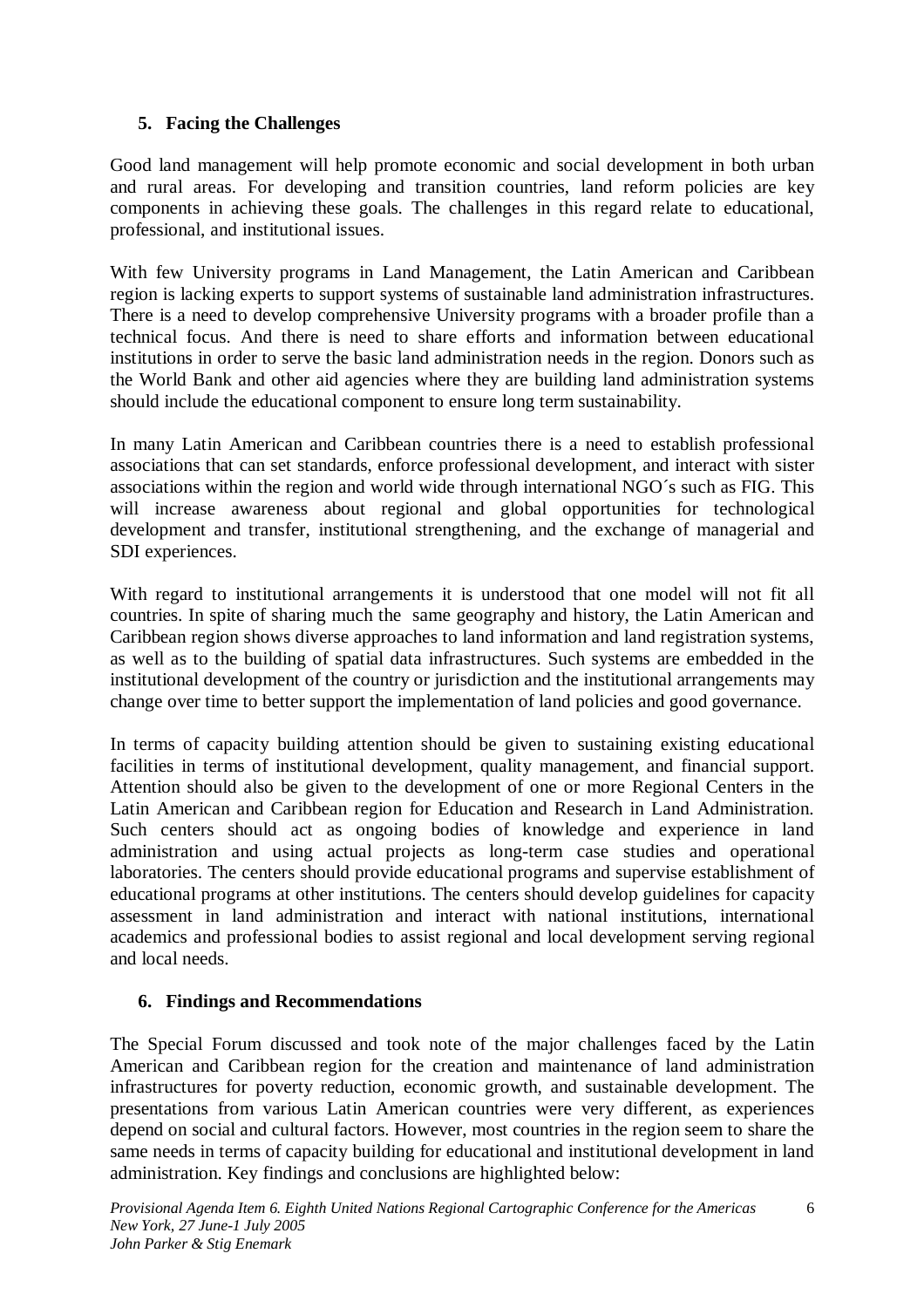- It is important that the countries in the region develop a wider vision for the creation of knowledge, reduction of poverty, and sustainability. In this regard, it is time to handle change and to convince politicians and decision-makers.
- The need to formulate national policies, legal frameworks, and standards for land administration, land information and spatial data infrastructure is widely acknowledged.
- It is important to demonstrate the economic value of land administration systems and SDI´s to high-level decision-makers, considering the large number of priorities they are facing. This should be based on further case studies from the Latin American and Caribbean region
- Visionary leadership and also short term initiatives such as shared data collection projects are recognized as important to establish inter-organizational and inter-regional cooperation. It is necessary to ensure coordination between the key players, and to break down human, technical and political barriers.
- It is important to have a focus on the users needs in order to build trust amongst the beneficiaries of the systems. Credibility and transparency must be built into the processes, including institutional continuity and continuous modernization.
- The need for capacity development of human resources through the building of programs for education and training in land administration must be reinforced. This also applies to the establishment of national professional bodies to interact at regional and global level.
- There is a need to integrate land administration, cadastre and land registration functions with topographic mapping programs within the context of a wider national strategy for spatial data infrastructures.

The conclusions are summarized in the "Aguascalientes Statement" as presented earlier in this paper.

It is recommended that politicians and decision makers at various levels take note of this statement and make efforts to ensure its implementation and that the Eighth United Nations Regional Cartographic Conference for the Americas promotes this statement to and within the Governments of the Americas.

# **7. Final Remarks**

The organizers wish to thank all who participated, contributed, supported and encouraged the special forum which has resulted in the 'Aguascalientes Statement'

Sincere thanks to INEGI for making available their excellent facilities and to the many people in INEGI who supported and assisted with the Special Forum. Finally, we wish to convey our sincere gratitude and thanks to all the delegates who traveled from all parts of the Americas to attend the Special Forum and who participated so actively and enthusiastically.

It is believed the "Aguascalientes Statement" should assist member States to develop appropriate institutional, legal and technical processes to integrate land administration and topographic mapping programs within the context of a wider national strategy for spatial data infrastructure.

7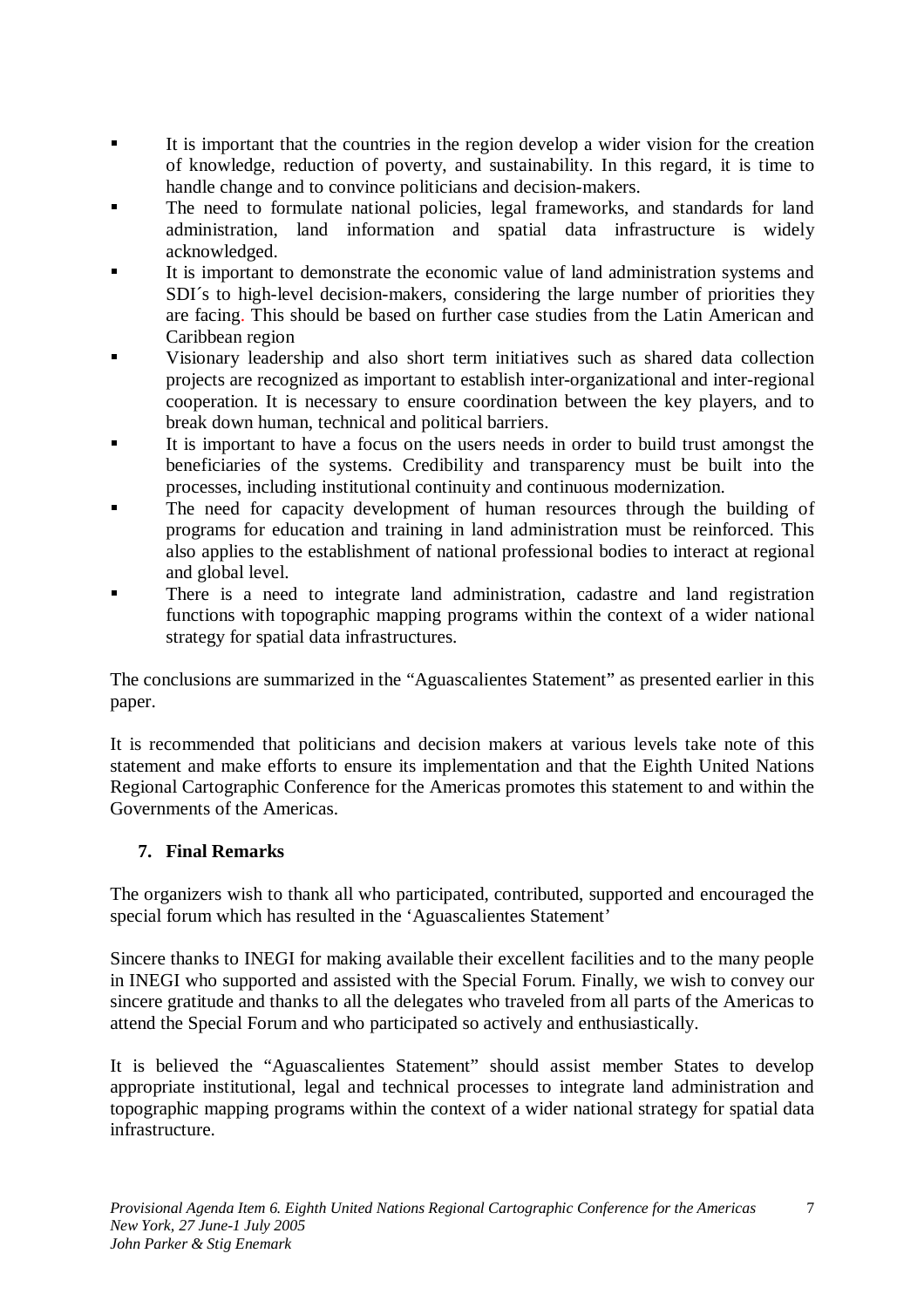## **References**

Information and references on the Special Forum can be accessed through the FIG web site at http://www.fig.net/pub/mexico/index.htm. The Aguascalientes Statement is also available through the FIG website in Spanish and English, being publication No. 34 at the address http://www.fig.net/pub/figpub/pubindex.htm.

## **Biographical Notes**

**Stig Enemark** is Head of the School of Surveying and Planning at Aalborg University, Denmark, where he is Professor in Problem Based Learning and Land Management. He is Master of Science in Surveying, Planning and Land Management (1966) and he worked for ten years as a consultant surveyor in private practice. He is currently the President of the Danish Association of Chartered Surveyors. He was Chairman of Commission 2 (Professional Education) of the International Federation of Surveyors (FIG) 1994-98. He is an Honorary Member of FIG and he is Vice-President of FIG 2005-2008. His teaching and research are concerned with land administration systems, land management and spatial planning, and related educational and capacity building activities. He has undertaken consultancies for the World Bank and the European Union especially in Eastern Europe and Sub Saharan Africa. He has more than 200 publications to his credit, and he has presented invited papers to more than 50 international conferences.

**John Parker** is an international land administration consultant specializing in quality management, professional practice and management and geographical names. He was Surveyor General of Victoria, Australia for nine years and had spent nineteen years in private practice in a multi disciplinary firm. Currently he is actively involved in the International Federation of Surveyors and was chair of FIG Commission 1 (Professional Institution of Surveyors Australia and Spatial Sciences Institute. Papers have been presented and published at a range of events, including international forums, on a wide range of subjects.

## **Contacts**

Professor Stig Enemark Vice-President of FIG (2005-2008) Head of School of Surveying and Planning Aalborg University, 11 Fibigerstrede 9220 Aalborg, DENMARK Tel. + 45 9635 8344, Fax: + 45 9815 6541 Email: enemark@land.aau.dk Website: www.land.aau.dk/~enemark

Professor John Parker International Land Administration Consultant PO Box 110 Brunswick East Victoria 3057, Australia Tel.  $+ 61 (0) 408 364 159$ , Fax  $+ 613 9381 1378$ Email: park106@attglobal.net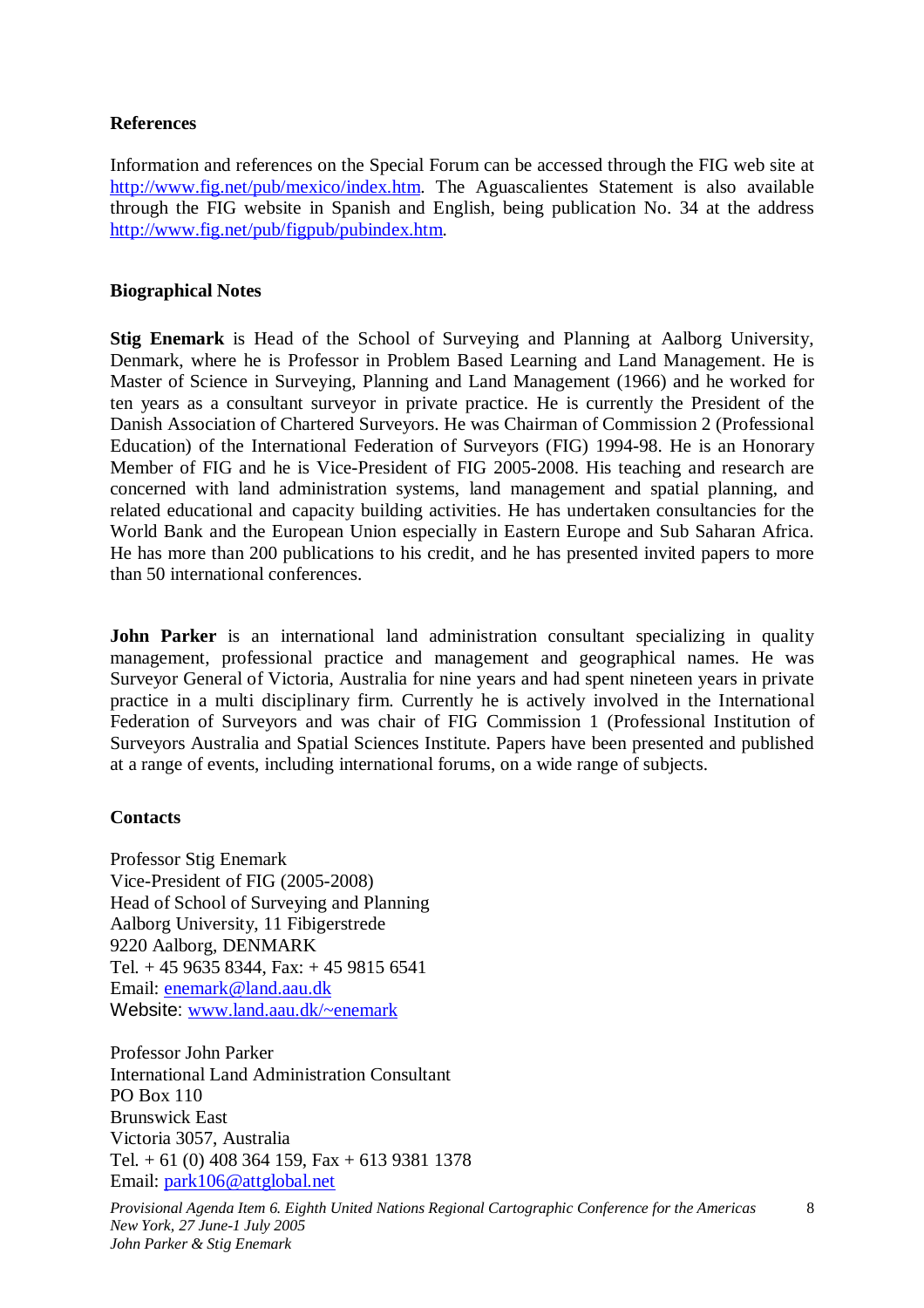#### **APPENDIX 1**

#### **Resolution 5 of the Seventh United Nations Regional Cartographic Conference for the Americas.**

#### **"***The conference,*

*Recognizing the importance of efficient and effective land administration systems in supporting the development of land markets, in providing security of tenure and access to land, in facilitating the provision of credit to farmers, in ensuring equitable land taxation, promoting better land use planning and more generally in promoting economic development, social cohesion and sustainable development,* 

*Recalling the deliberations of the Sixth United Nations Regional Cartographic Conference for the Americas on the need to better understand and appreciate the relationship between land administration and spatial data infrastructures,* 

*Noting the difficulties being faced by many member States in designing appropriate spatial data infrastructures to support effective land administration, and in integrating cadastral and topographic spatial data, especially in digital form,* 

*Further Noting the generous offer of the Government of Mexico to host a special workshop on the integration of Spatial Data Infrastructure (SDI) initiatives and Cadastral activities, along with the 4th Permanent Committee on SDI for the Americas (PC-IDEA) Meeting,* 

*Also Noting the need to improve capacity to design, build and manage land administration systems which incorporate appropriate spatial data infrastructures* 

*Supports the resolutions of the Fifteenth UNRCC for Asia and the Pacific, Kuala Lumpur, 11-14 April, 2000 and in addition endorse the United Nations-International Federation of Surveyors Bathurst Declaration on Land Administration for Sustainable Development,* 

*And requests United Nations Secretariat, within available resources and with the support of the Permanent Committee on SDI for the Americas (PC-IDEA) and the International Federation of Surveyors, to provide support on the program of the interregional workshop to be hosted by Mexico to determine policies and programs for educational, training and professional capacity building that will ensure the development of appropriate land administration systems and associated spatial data infrastructures,* 

*And Recommends that member States develop appropriate institutional, legal and technical processes to integrate land administration and topographic mapping programs within the context of a wider national strategy for spatial data infrastructure."*

9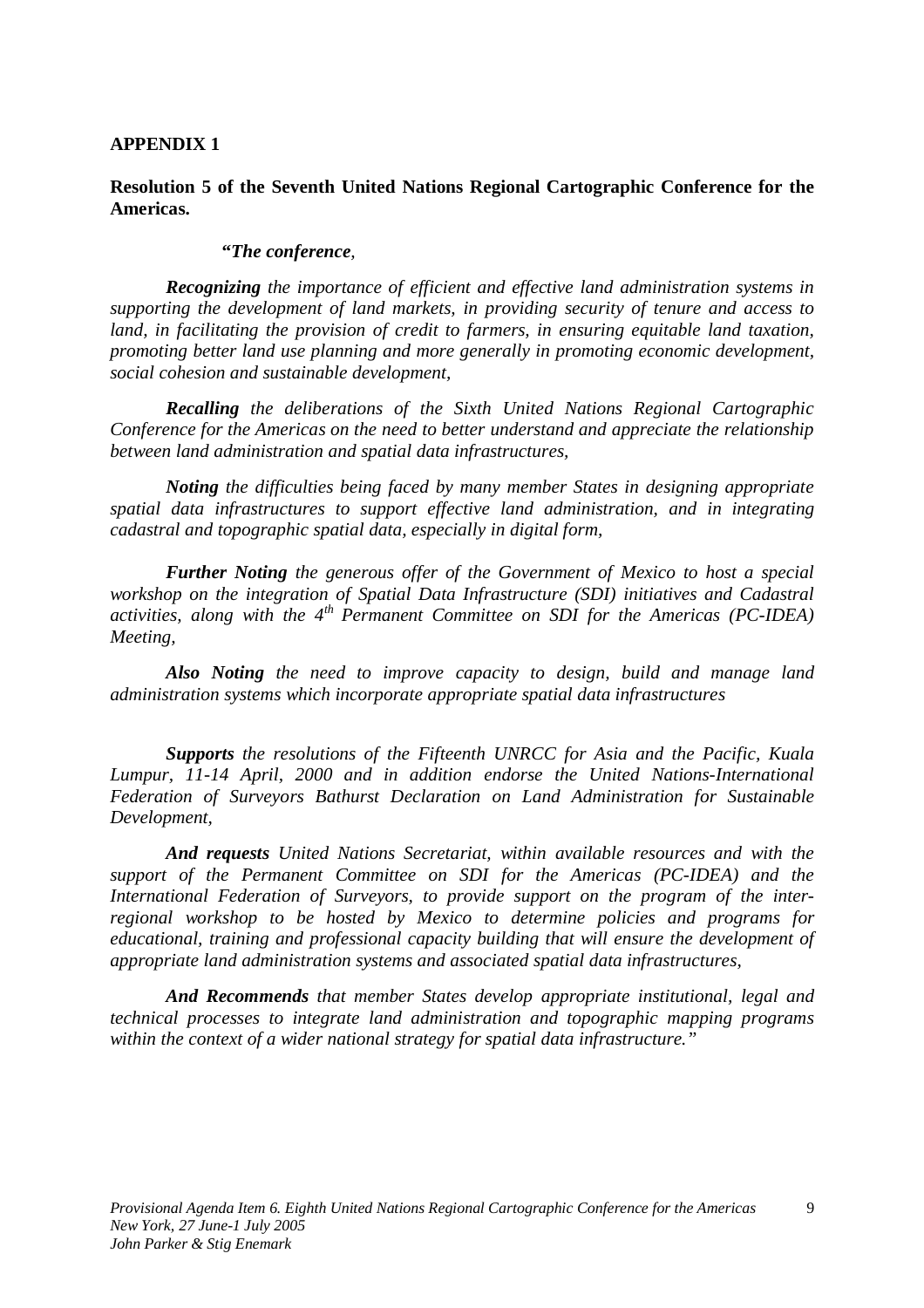# **APPENDIX 2**

### **SPECIAL FORUM PROGRAM**

# **Tuesday 26 October 2004**

# **Opening Session**

Chair – FIG, John Parker Rapporteur: Gabriela Juarez, El Salvador

- INEGI (Gilberto Calvillo Vives, President)
- UN (Paul Cheung, United Nations Statistics Division, Director)
- PC IDEA (Mario Reyes Ibarra, INEGI's General Bureau of Geography, Director)
- FIG (Stig Enemark, Vice President)
- Government of Mexico (President Fox represented by Luis Manuel Gutierrez Levy, Senior Officer, Ministry of Finance)
- Keynote speaker Canada: Minister of Natural Resources Canada represented by Dr. Irwin Itzkovitch "Building Land Information Policy and Land Information Governance"

#### **Session 2**

Chair - Paul Cheung, United Nations Rapporteur: Jean Cooper, Canada

Keynote presentations:

- FIG: Stig Enemark, Denmark "Building Land Information Policies"
- World Bank: Klaus Deininger (presented by Frederic de Dinechin) "Land Policy for Growth and Poverty Reduction: Key Issues and Challenges Ahead"
- PC IDEA: Mario Reyes, Mexico

"Administration of Spatial Information in the Americas"

Discussion

# **Session 3**

Chair – Eduardo Pereira Nunes, Brazil Rapporteur – Gabriela Juarez, El Salvador

Case studies:

- Europe: Paul van der Molen, "Good Administration of Land in Europe"
- Australia: John Parker, "Land Management in Australia Case Study with emphasis on the State of Victoria"
- Canada: David Coleman, "Examining the Role of Partnerships in Building a Canadian Geospatial Data Infrastructure"

## **Session 4**

Chair – Barbara Ryan, USA Rapporteur: Francisco Hansen, PC IDEA Discussion on case studies and points raised by delegates